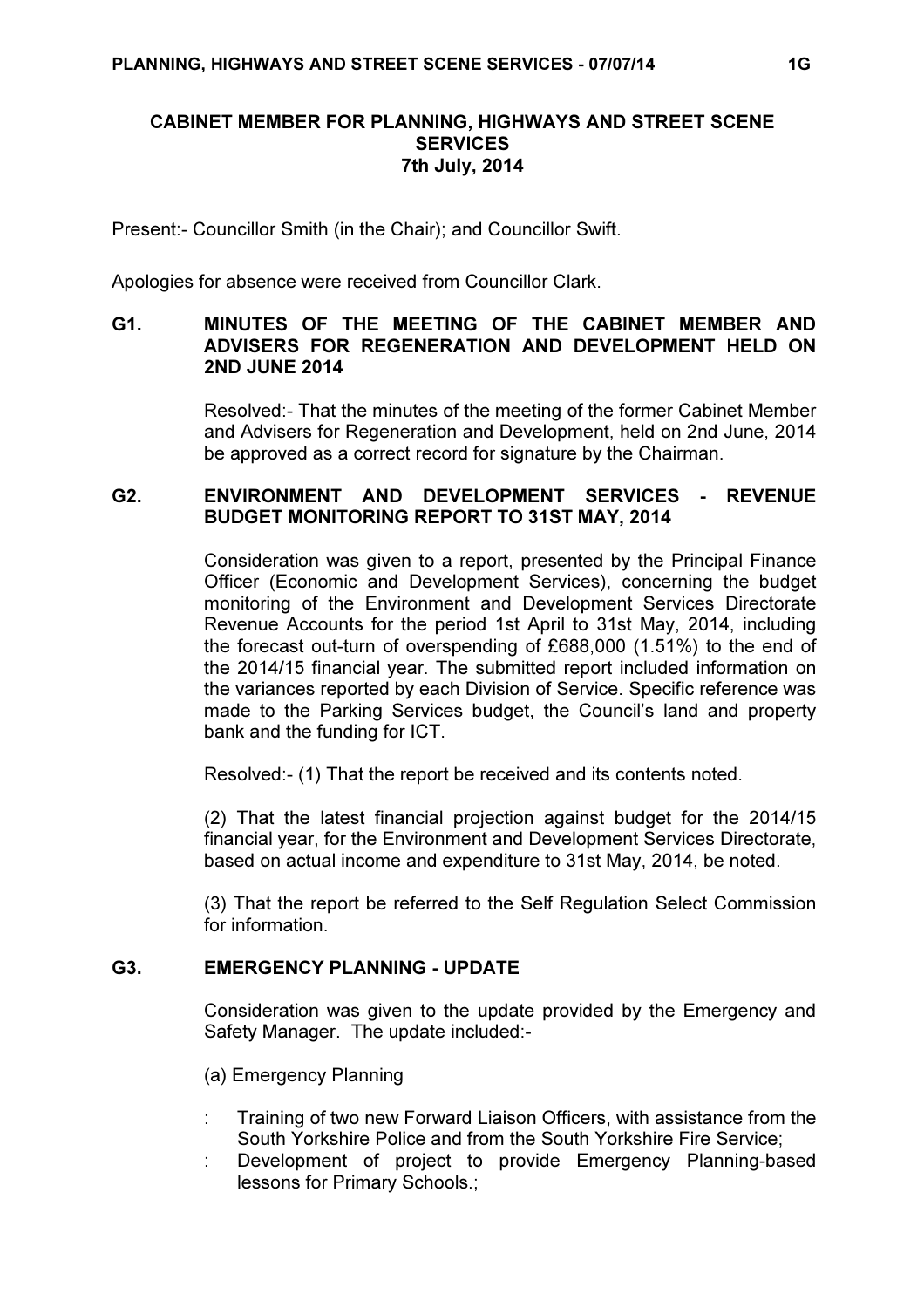- : Preparing to warn and inform residents about the risk of Reservoir Inundation, per instructions from the Department for Environment, Food and Rural Affairs.
- (b) Business Continuity
- : Finalised and disseminated the Council's Corporate Recovery and Restoration framework
- : Together with other multi-agency partners assisted in the organisation of the annual SYLRF Gold Symposium, which focused on Community Resilience, Recovery and Restoration and Business Continuity;
- Planning and Preparations in connection with Exercise Cygnus (National Pandemic Influenza Exercise taking place in October 2014), including local scenario planning, Council involvement and developing resilience plans for subsequent issues;
- : Continuing development of internal Business Continuity Management within individual departments, including focused challenge sessions with managers, delivery of training and awareness.
- (c) Health and Safety

Carried out various work:

- : audit of the number and type of fire extinguishers at Grimm and Co., a charity working closely with Children and Young People's Services;
- : Fire Safety training with staff at Copeland Lodge Day Care Centre;
- : unplanned inspection of Streetpride Construction Team's ducting work on Centenary Way; No health and safety concerns were identified;
- : attended Rother Valley Country Park to undertake a workshop inspection;
- : attended various schools, in Rotherham and in Sheffield, concerning a range of health and safety issues;
- : attended a meeting with South Yorkshire Fire Service and the building managers at Shaftesbury House regarding the Fire Safety.
- : conducted a site inspection at housing maintenance schemes at Walters Road, Maltby and Central Drive, Rawmarsh;
- : visited five community centres in the Maltby and Ravenfield areas, to check fire safety procedures.

Resolved:- That the update be noted and the Emergency and Safety Manager and the Principal Health and Safety Officer be thanked for their contribution.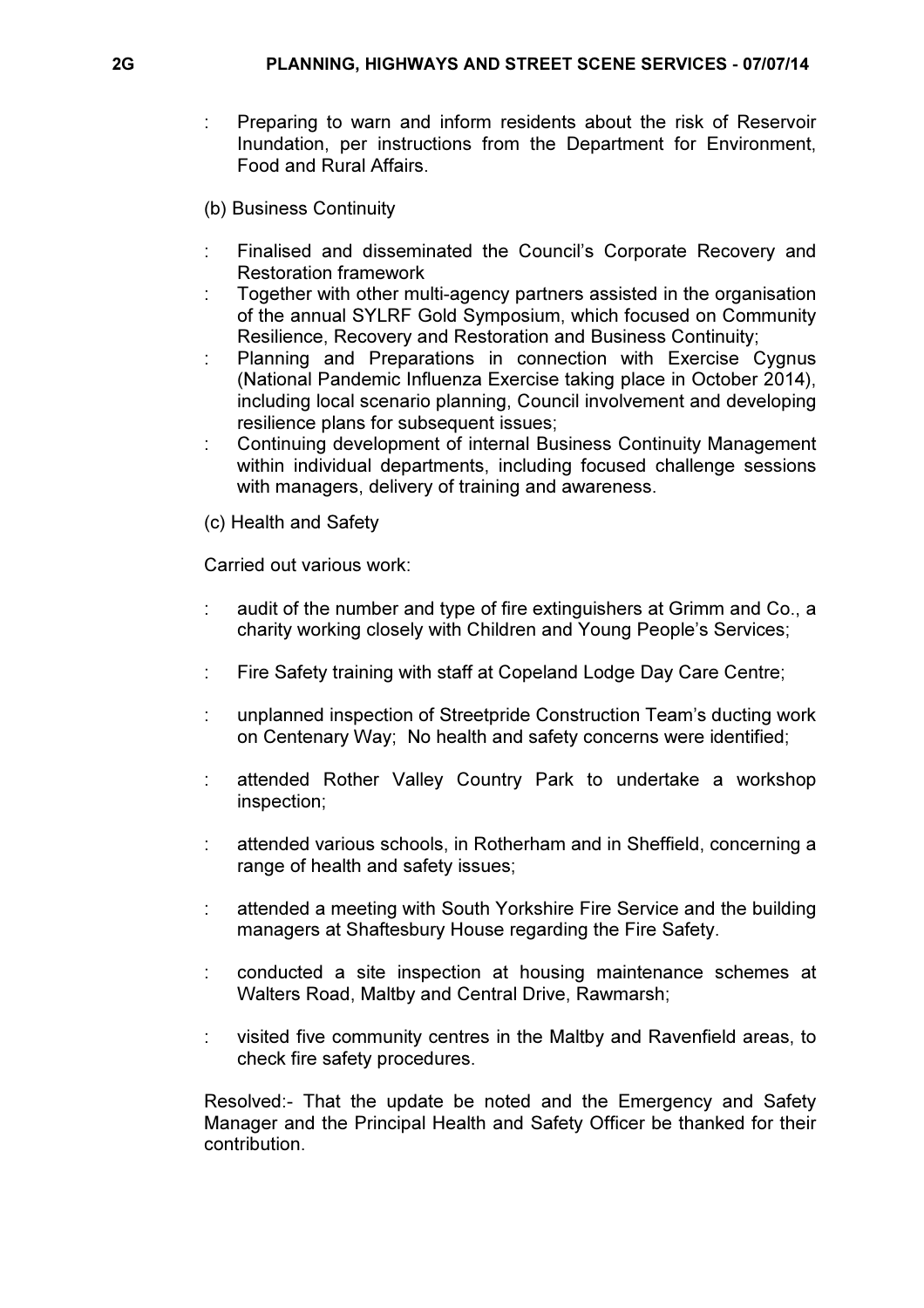### G4. MINUTES OF A MEETING OF THE RMBC TRANSPORT LIAISON GROUP HELD ON 25TH JUNE, 2014

 Consideration was given to the minutes of a meeting of the Transport Liaison Group held on 25th June, 2014.

Resolved:- That the contents of the minutes be noted.

#### G5. ENVIRONMENT CLIMATE CHANGE GROUP

 Consideration was given to the minutes of a meeting of the Environment Climate Change Group held on 15th April, 2014.

Resolved:- That the contents of the minutes be noted.

#### G6. RESULTS OF THE CONSULTATION ABOUT THE PROPOSED CLIFTON CONTROLLED PARKING ZONE

 Further to Minute No. G112 of the meeting of the Cabinet Member and Advisers for Town Centres, Economic Growth and Prosperity held on 2nd April, 2012 and Minute No. G19 of the meeting of the Cabinet Member and Advisers for Regeneration and Development held on 16th July, 2012, consideration was given to a report, presented by the Transportation and Highways Projects Manager, describing the outcome of consultations on the proposed controlled parking zone for the Clifton area of Rotherham and seeking approval to promote the Traffic Regulation Orders associated with a package of parking restrictions for that area.

The report summarised:-

- : the public consultation exercises undertaken during 2011, 2012 and 2013, to ascertain the views of local residents with regard to parking issues in the Clifton area;
- : the various responses received from local residents, during the consultation process;
- : details of three petitions submitted to the Council, concerning parking issues in the Clifton area.

Members noted that, after analysis of the responses from the public, there was insufficient support to justify implementing a controlled parking zone in the Clifton area. However, it was proposed to implement a Traffic Regulation Order affecting Parkfield Road and nearby streets, to ensure the safe and free flow of traffic there.

Resolved:- (1) That the report be received and its contents noted.

(2) That the proposal to introduce a controlled residents parking zone in the Clifton area of Rotherham, as shown on drawing No 126/19/TT382v3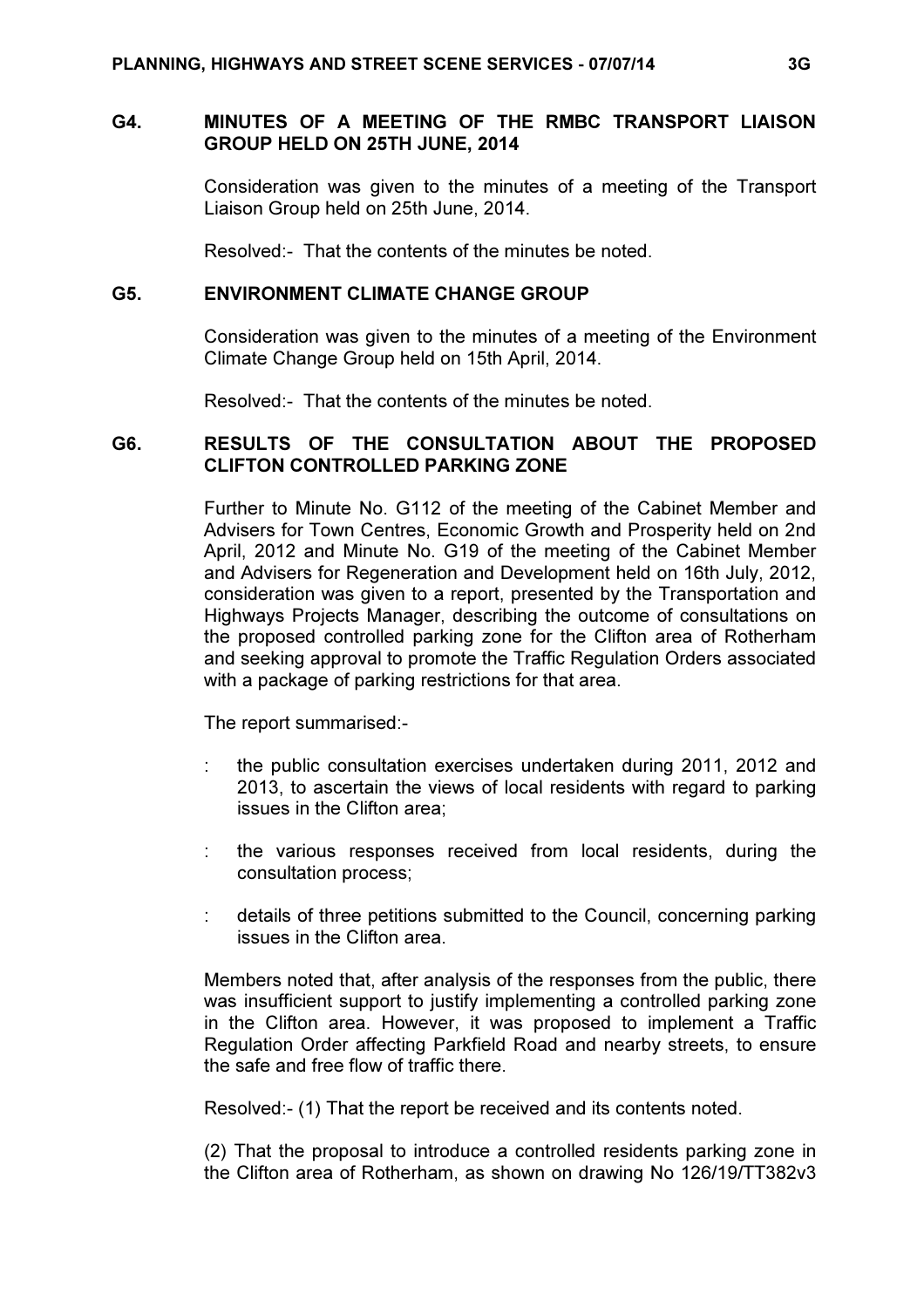now submitted, shall not be progressed due to the lack of support for such a scheme.

(3) That formal consultation be undertaken on a proposed Traffic Regulation Order to introduce short stay 'pay and display' parking on Parkfield Road, Clifton and various no waiting at any time parking restrictions in the areas as shown on drawing No 126/18/TT604 now submitted.

(4) That the lead petitioners and residents be informed accordingly of the above decisions.

#### G7. THE PROPOSED RESIDENTS' PARKING ZONE NEAR TO THE ROTHERHAM HOSPITAL

 Further to Minute No. G93 of the meeting of the Cabinet Member and Advisers for Regeneration and Development held on 14th February, 2014, consideration was given to a report, presented by the Transportation and Highways Projects Manager, describing the outcome of statutory consultations and comments from residents on the proposed parking zone in the residential area off Moorgate and Queensway and also on Beaconsfield Road, near to the Rotherham Hospital.

The report contained a summary of comments received from residents living in the local area. There had also been a petition submitted, containing eight signatures, requesting that part of Lyminster Avenue be included in a "residents-only parking zone".

Discussion took place on the future monitoring and enforcement of parking in these areas.

Resolved:- (1) That the report be received and its contents noted.

(2) That the petition concerning Lyminster Avenue be received and its contents noted.

(3) That the objections received be not acceded to and that residents only parking, from Monday to Friday, 9.00 am to 4.00 pm, be introduced on Queensway, Norfolk Way, part of Hallam Road and on Sitwell Drive, as shown on drawing No 126/18/TT589 now submitted.

(4) That "No waiting at any time" parking restrictions be introduced on Sitwell Grove, as shown drawing no 126/18/TT589 now submitted.

(5) That "No waiting at any time" parking restrictions be introduced on Beaconsfield Road, as shown on drawing No 126/18/TT589 now submitted.

(6) That the concerns about vehicles migrating to adjacent roads be noted, as now reported, be noted.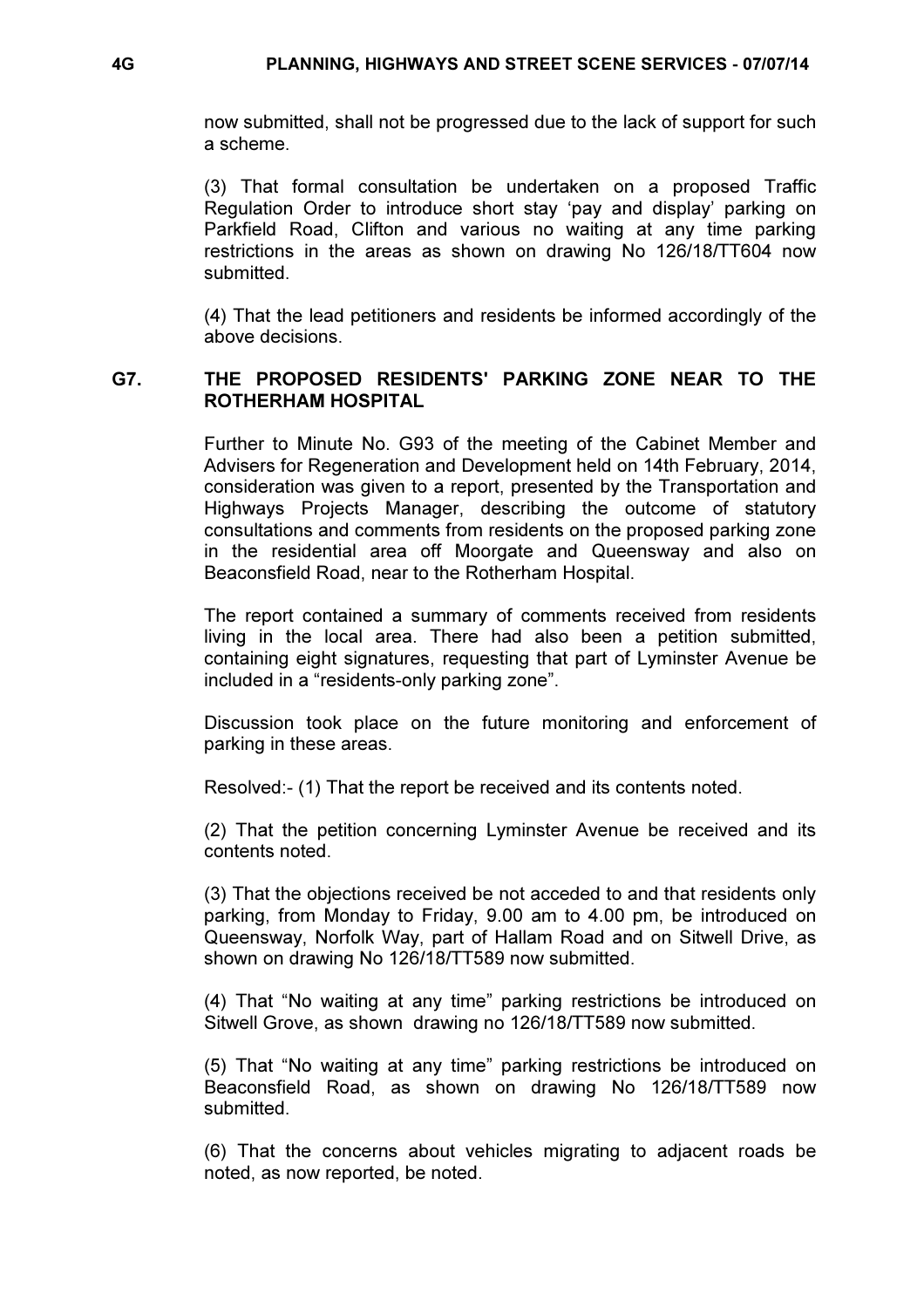(7) That the petitioners and residents be informed accordingly of the decisions listed above.

## G8. ROTHERWAY ROUNDABOUT (A630 WEST BAWTRY ROAD, ROTHERHAM)

 Consideration was given to a report, presented by the Transportation and Highways Projects Manager, describing the outcome of an investigation into the causes of evening peak queues on the A630 West Bawtry Road entry to the Rotherway roundabout and proposing the implementation of an appropriate scheme to reduce these queues.

The report stated that the most effective scheme would be the widening of the entry from A630 West Bawtry Road approach to the Rotherway roundabout, from two to three lanes. Details of the proposed scheme were shown on drawing number 126/18/TT591 submitted to the meeting. Funding for the scheme will be available from the Local Transport Plan Integrated Transport budget 2014/15.

Resolved:- (1) That the report be received and its contents noted.

(2) That the detailed design be undertaken on a scheme to widen the A630 West Bawtry Road entry to the Rotherway roundabout from two to three lanes, as shown on drawing number 126/18/TT591 now submitted and, subject to the outcome of public consultation, this scheme be implemented during the 2014/15 financial year.

## G9. MANVERS WAY, MANVERS - PROPOSED TOUCAN CROSSINGS

 Consideration was given to a report, presented by the Transportation and Highways Projects Manager, stating that after receipt of requests from local residents for controlled crossings on Manvers Way, Manvers/Wath upon Dearne, a pedestrian/vehicle survey of the area established that the locations identified near to Roebuck Chase and outside the Capita premises near to Station Road, meet this Council's criteria for implementing a controlled crossing.

The speed limit and the volume of vehicles travelling along Manvers Way in conjunction with the adjacent shared and segregated cycle route facilities means that a toucan crossing is the most appropriate form of crossing to implement. In addition, the provision of the toucan crossing near to Roebuck Chase will result in an existing bus layby having to be resited to accommodate the toucan crossing in the most appropriate location.

Resolved:- (1) That the report be received and its contents noted.

(2) That the outline scheme proposals, as contained in the report now submitted, to install two toucan crossings on Manvers Way, Manvers near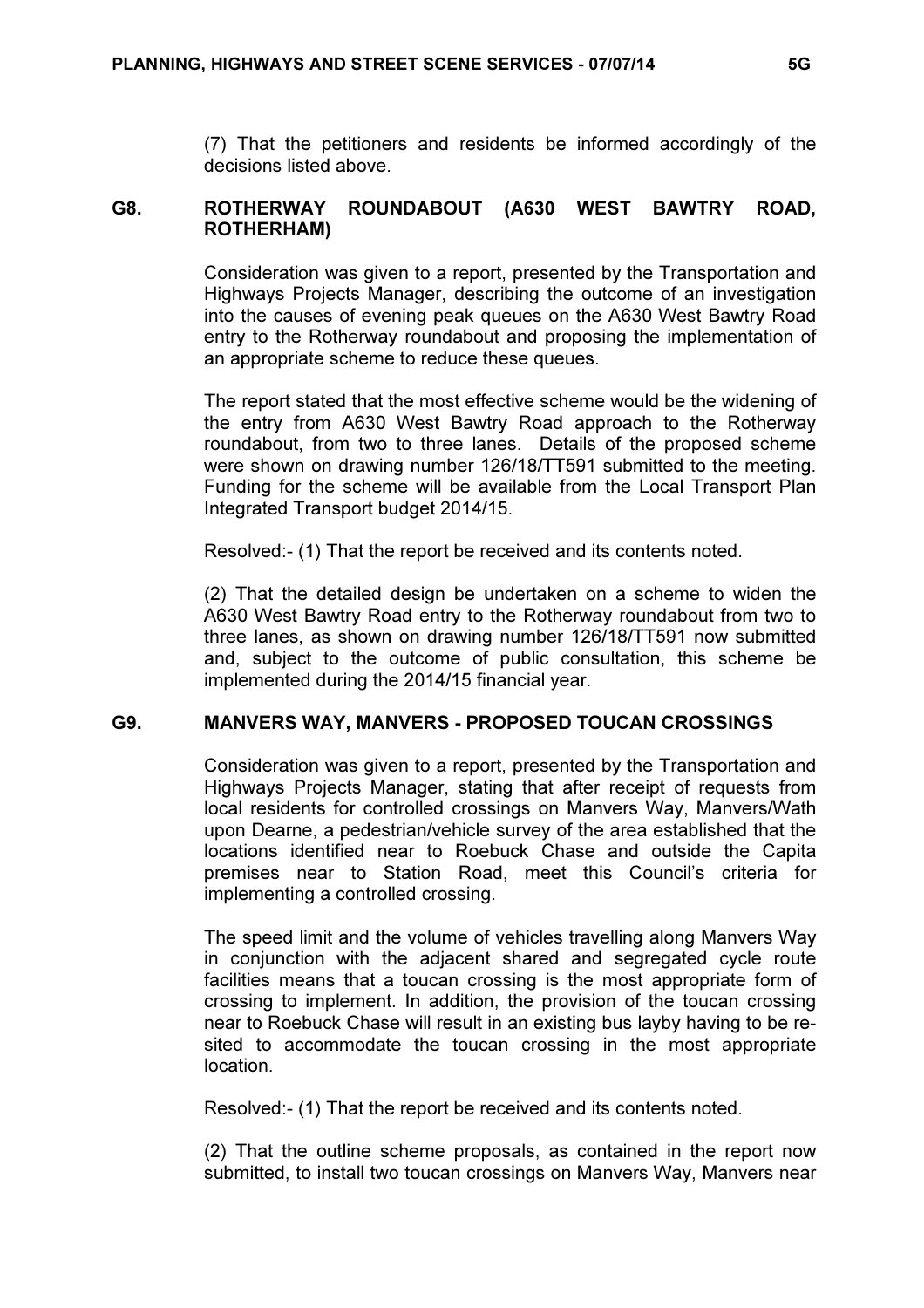to Roebuck Chase and outside the Capita premises near to Station Road, be approved.

(3) That the detailed design for the proposed scheme be undertaken and, subject to no objections being received, the scheme be implemented.

### G10. OPENING OF TENDERS

 Resolved:- That the action of the Cabinet Member in opening the following tenders be noted:-

- Christmas Illuminations (on 25 June 2014)

- Vehicle Spot Hire (Corporate Transport Unit) (on 1 July 2014)

- Land at Simmonite Road (former International Centre), Kimberworth Park (on 7 July 2014).

### G11. APPOINTMENTS TO OUTSIDE BODIES/MEMBERSHIPS OF SUB-GROUPS/PANELS ETC - 2014-2015 MUNICIPAL YEAR

 Resolved:- That the following appointments be made to the outside bodies and sub-groups and panels for the 2014/2015 Municipal Year:-

Association of Public Service Excellence – Cabinet Member for Planning, Highways and Street Scene Services (Councillor G. Smith)

Chesterfield Canal Partnership – Councillor J. Dalton

Dearne and Dove Internal Drainage Board – Councillor A. Atkin

Don Catchment Working Group – Councillor G. Smith

Robin Hood Airport Consultative Committee – Councillor A. Gosling (substitute Councillor A. Atkin)

Sheffield City Region Carbon Reduction Forum – Councillor G. Smith

South Yorkshire Joint Waste Procurement Board - Cabinet Member for Planning, Highways and Street Scene Services (Councillor G. Smith)

Trent Regional Flood and Coastal Committee – Councillor Christine Mills (Doncaster MBC), with Councillor G. Smith as the deputy/substitute

Health, Welfare and Safety Panel Deputy Leader - Councillor Lakin Cabinet Member for Planning, Highways and Street Scene Services - Councillor G. Smith Senior Adviser, Planning, Highways and Street Scene Services, Councillor M. Clark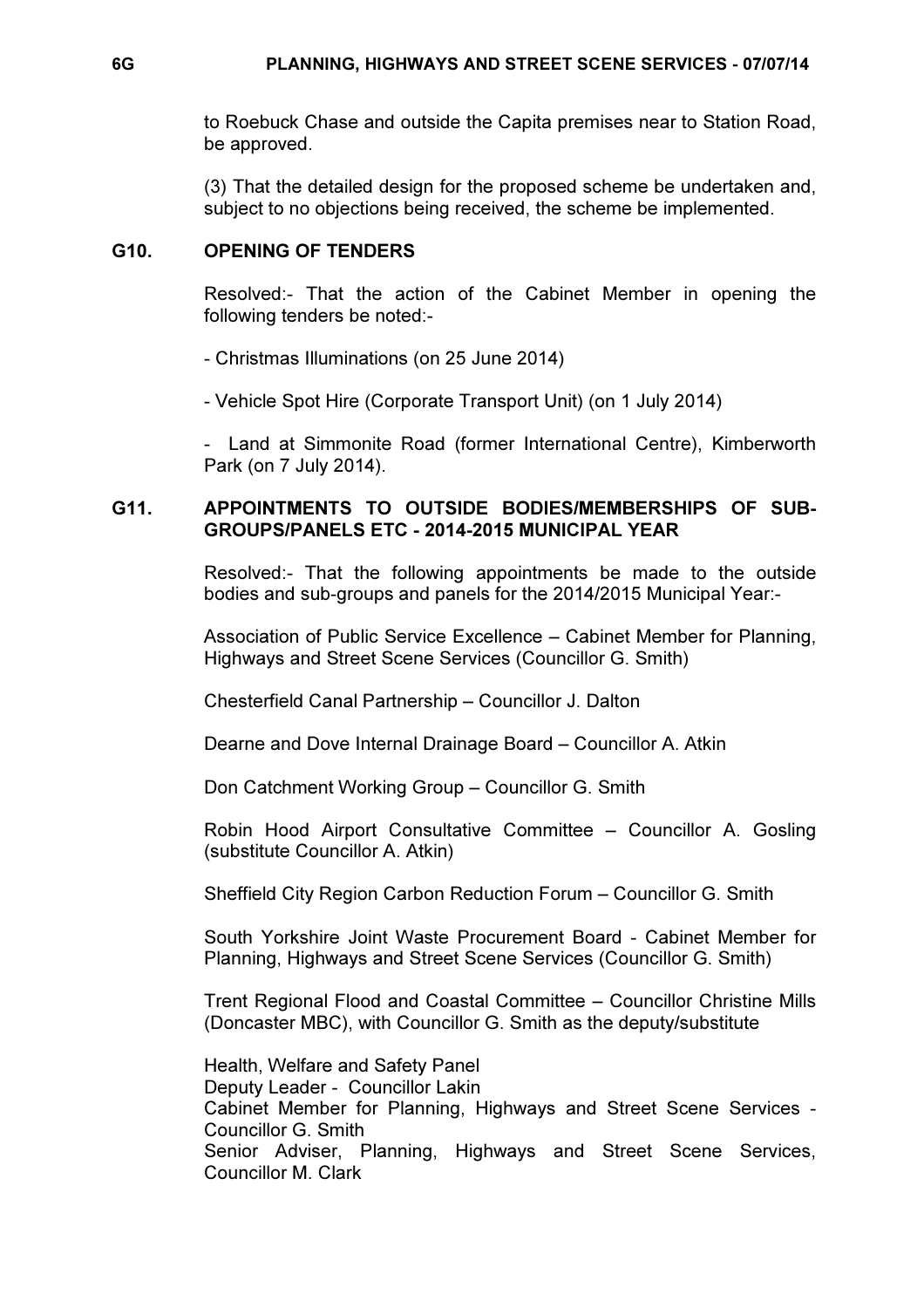Adviser, Planning, Highways and Street Scene Services, Councillor J. **Swift** 

together with one Member (and a substitute) from each of the Select Commissions:-

Improving Places Select Commission:- Councillor J. Foden

Improving Lives Select Commission:- Councillor G. A. Russell (Councillor S. Ali)

Health Select Commission:- Councillor P. A. Wootton (Councillor J. Dalton)

Self-Regulation Select Commission:- Councillor T. R. Sharman (Councillor J. Hamilton)

Chair, Overview and Scrutiny Management Board:- Councillor Whelbourn (Councillor B. Steele)

together with:-

Mrs. J. Adams, NUT Mr. A. Turner, UNISON Mrs. K. Hall-Garritt, UNISON Mrs. J. Jenkinson, UNISON Mrs. S. D. Brook, NASUWT Mr. P. Harris, GMB Mr. D. Stockdale, UNITE

Recycling Group

Councillor G. Smith, Cabinet Member for Planning, Highways and Street Scene Services – Chair

Senior Adviser, Planning, Highways and Street Scene Services, Councillor M. Clark

Adviser, Planning, Highways and Street Scene Services, Councillor J. **Swift** 

Councillor R. McNeely, Cabinet Member for Safe and Attractive **Neighbourhoods** 

Members' Training and Development Panel: - Councillor B. Steele Representatives of the Select Commissions:

Improving Places Select Commission:- Councillor A. Gosling

Improving Lives Select Commission:- to be confirmed

Health Select Commission:- Councillor J. Havenhand

Self-Regulation Select Commission:- Councillor S. Ellis

Overview and Scrutiny Management Board:- Councillor K. Sims

Rotherham Local Plan Members' Steering Group

Cabinet Member for Planning, Highways and Street Scene Services (Chair), Councillor G. Smith

All other Cabinet Members

Senior Adviser, Planning, Highways and Street Scene Services, Councillor M. Clark

Adviser, Planning, Highways and Street Scene Services, Councillor J. **Swift** 

Chair, Planning Board, Councillor A. Atkin